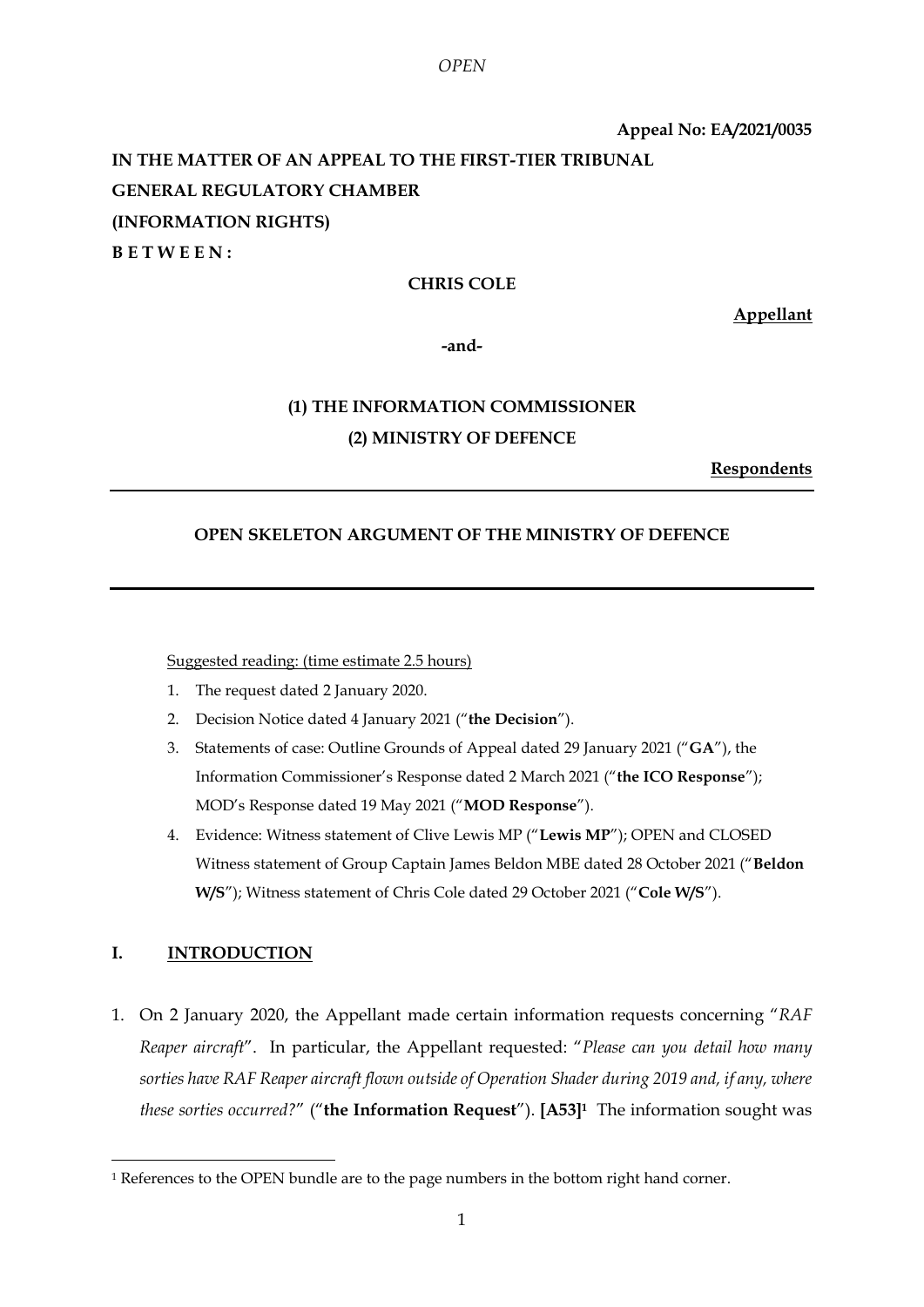therefore as to both the number of sorties and the location/s of such sorties. The information sought would not reveal either the substance of any mission/s conducted during a sortie (e.g. intelligence, surveillance, reconnaissance, or armed support) or the legal context within which the sortie was purportedly conducted, including any legal advice received.

- 2. By Decision Notice IC-39378-S8W1 of 4 January 2021 ("**the Decision**"), the Information Commissioner ("**the Commissioner**") held that the Ministry of Defence ("**MOD**") could withhold the information requested under section 26(1)(b) of the Freedom of Information Act ("**FOIA**"). The Decision provides at §2: "*The Commissioner has concluded that the withheld information is exempt from disclosure on the basis of section 26(1)(b) of FOIA and that in all the circumstances of the case the public interest favours maintaining the exemption.*" This appeal arises in respect of the Decision. The MOD submits that the appeal should be dismissed.
- 3. The Appellant has filed "*Outline Grounds of Appeal*" dated 29 January 2021 ("**GA**"). The Appellant has not identified distinct grounds of appeal in the GA. Nevertheless, the MOD understand the following grounds to be advanced:
	- a. Ground 1: the Appellant alleges that inadequate reasons to support the Decision were disclosed (see §§9-10 and 12 GA).
	- b. Ground 2: the Appellant alleges that the Commissioner erred in applying the public interest test under section 26 FOIA (see §§13-18 GA).
	- c. Ground 3: the Appellant alleges that the Commissioner should have determined whether section 27 FOIA applied and, had she done so, ought to have held that it did not on the basis that "*[t]here is no evidence that the MoD has approached the foreign states concerned and asked, in a neutral manner, whether they object to disclosure of the limited information sought.*"
- 4. The appeal should be dismissed for the reasons stated in the Decision and set out in the MOD's Response dated 19 May 2021. The MOD relies upon both the OPEN and CLOSED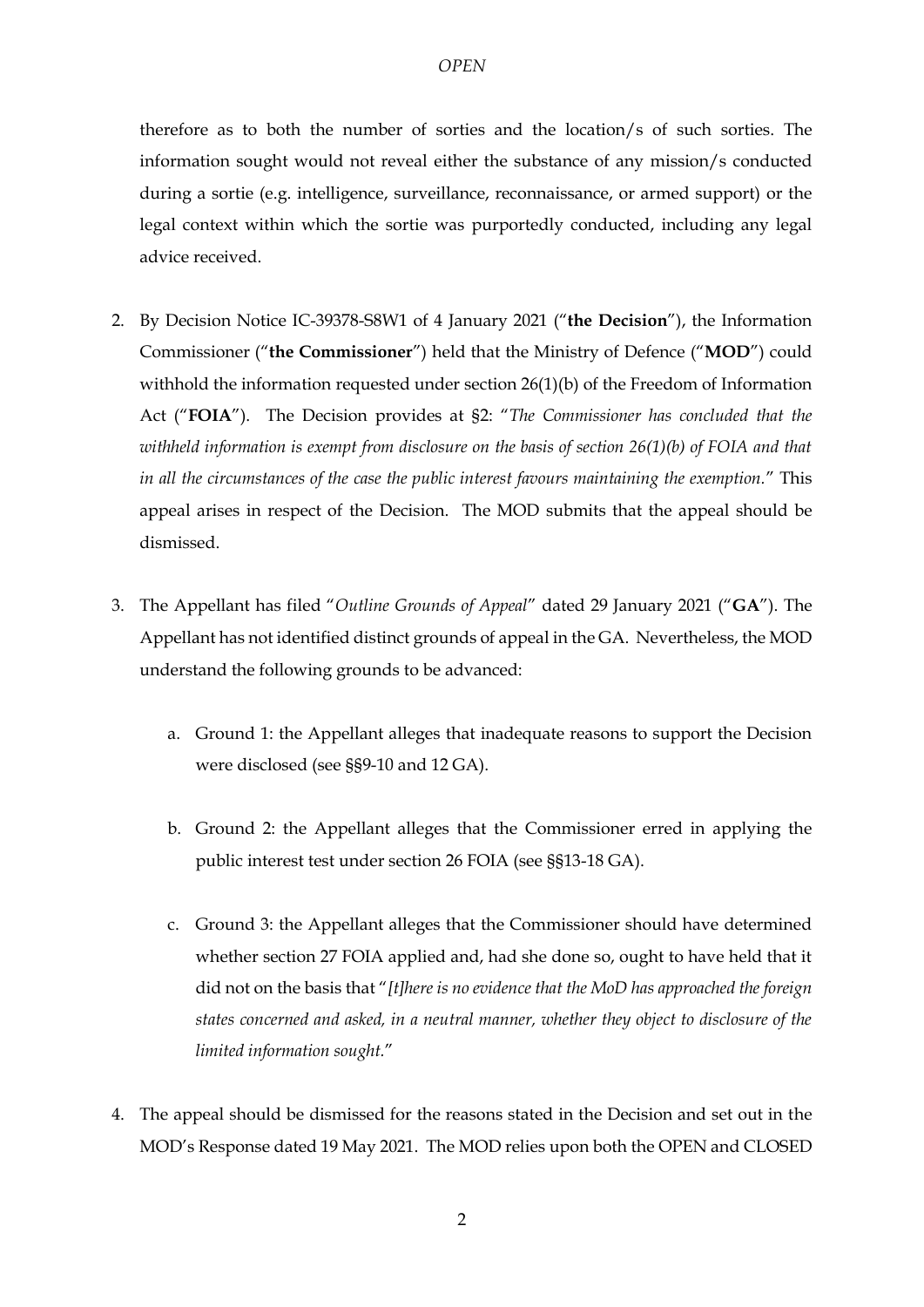witness statements of Group Captain James Beldon MBE, the Deputy Commander of the Royal Air Force's Intelligence, Surveillance, Target Acquisition and Reconnaissance ("**ISTAR**") Force. By the ICO Response, the Information Commissioner also submits that the appeal should be dismissed.

- 5. In broad summary:
	- a. The Appellant has not had sight of the withheld information. His submissions as to its content and the implications of its disclosure are, accordingly, speculative to a material degree.<sup>2</sup>
	- b. In any event, the public interest in disclosure is identified by the Appellant principally with reference to issues to which disclosure of the requested information would not be revelatory, including the allegation that the threshold for use of force has been lowered. By way of further example, having listed a number of "*wider questions*" at §77 of the Cole W/S, the Appellant concedes at §78: "*… any response to my information request will not answer these wider questions …*" **[D120]**
	- c. As to Ground 1, the Decision articulates sufficient reasons in support of the Commissioner's conclusion that the withheld information is exempt from disclosure on the basis of section 26(1)(b) FOIA. The Beldon W/S is relied upon in that regard. In any event, the First-tier Tribunal ("**the Tribunal**") is able to determine the application of sections  $26(1)(b)$ ,  $27(1)(a)$  and  $27(1)(c)$  FOIA itself, such that any inadequacy in the reasons supporting the Decision should not result in the Commissioner's conclusion that the withheld information is exempt from disclosure being disturbed.
	- d. As to Ground 2, the Commissioner's findings as to the balance of the public interest under section 26(1)(b) FOIA were lawfully made in all the circumstances. Contrary to the Appellant's submissions, the public interest test falls firmly in favour of the

<u>.</u>

<sup>2</sup> See Cole W/S §54. **[D116]**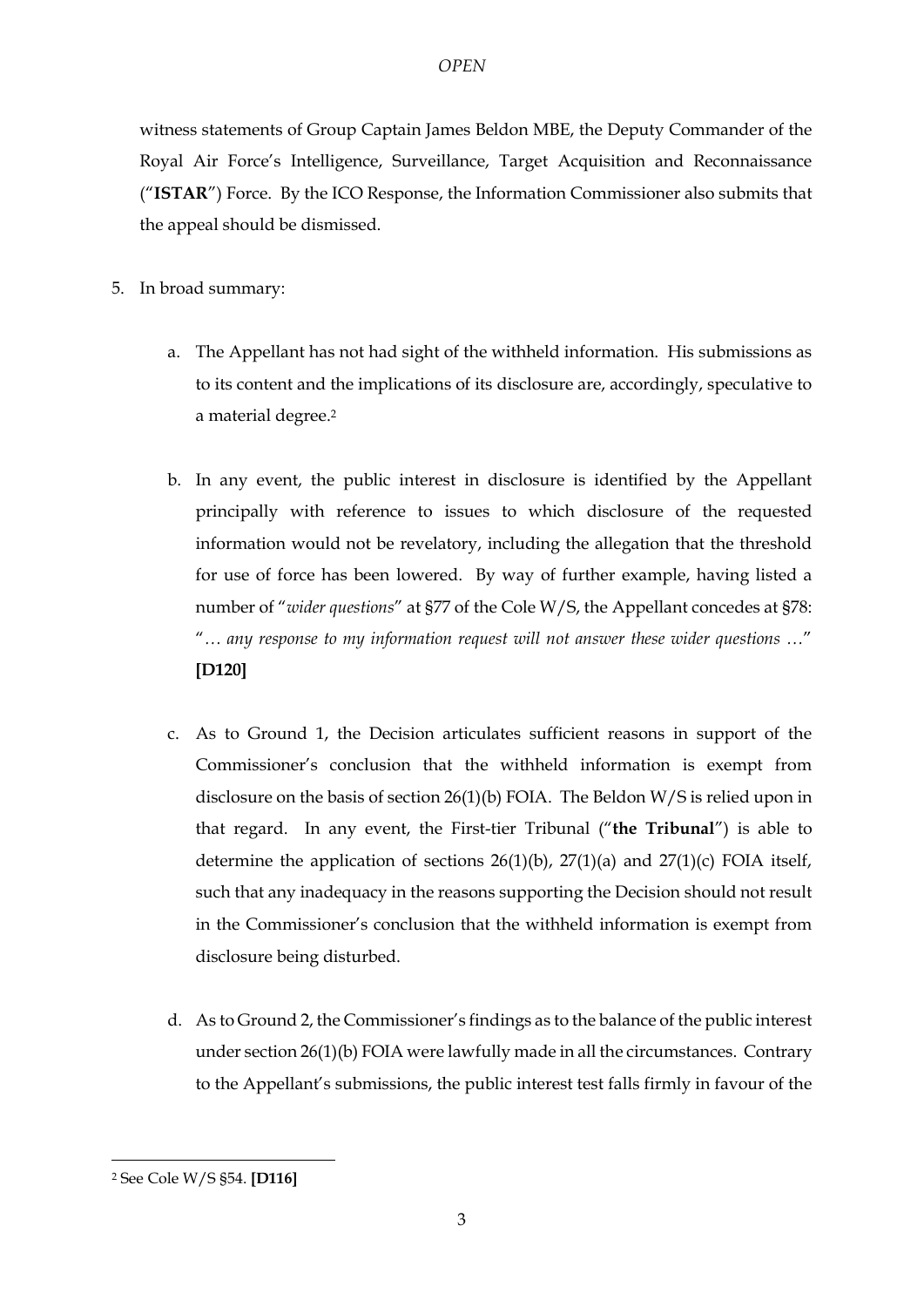requested information being withheld. The MOD rely upon §§4-14 of the Beldon W/S in particular.

- e. As to Ground 3, the MOD recognises that the Commissioner's findings regarding section 26(1)(b) FOIA were dispositive of the complaint such that it was not necessary for the Commissioner to consider the application of sections 27(1)(a) and 27(1)(c) FOIA in addition. In any event, the Appellant's contention that the MOD was required to approach foreign states to discharge its burden of proving prejudice to relations between the United Kingdom ("**UK**") and other states and to the interests of the UK abroad is plainly wrong. The MOD is not obliged to approach foreign states when withholding information under sections 27(1)(a) and  $27(1)(c)$  FOIA. To the extent that the Appellant has, by the Cole W/S, sought to expand Ground 3 into a general challenge to the MOD's reliance on sections27(1)(a) and  $27(1)(c)$  FOIA, the MOD relies upon the description of the weighty prejudice caused by disclosure at §§18-24 of the Beldon W/S.
- 6. For the purposes of this Appeal, the MOD regards the number zero or any greater number as information responsive to the Information Request. Nothing should be inferred from the MOD's submissions in this appeal as to whether the number responding to the Information Request is zero or any greater number.<sup>3</sup>

### **II. FACTUAL BACKGROUND OF THE INFORMATION REQUESTS**

<u>.</u>

7. The Tribunal is invited to read the OPEN and CLOSED Beldon W/S. Group Captain Beldon MBE is a highly experienced and expert officer with a clear understanding of the risks that would or would be likely to arise by disclosure of the requested information. In accordance with established case-law (see e.g. at §20 of the MOD's Response), Group Captain Beldon's evidence, including his opinions as to the risks arising from disclosure

<sup>3</sup> It is noted that the Lewis W/S at §6 asserts that "*In 2020, I became aware that the UK had deployed its armed Reaper drones on operations outside of Operation Shader (the name of the UK military operations to defeat ISIS in Iraq and Syria) but was refusing to give details of the location or purpose of the missions."* Footnote 2 to the Lewis W/S cites an article in The Guardian dated 6 June 2020, which in turn cites the Information Request and Response dated 17 February 2020 in issue in these proceedings. Given that the MOD regards the number zero or any greater number as information responsive to the Information Request, it is not accepted that the Response dated 17 February 2020 provides a proper basis for Mr Lewis' assertion that RAF Reapers in fact flew sorties outside Operation Shader in 2019.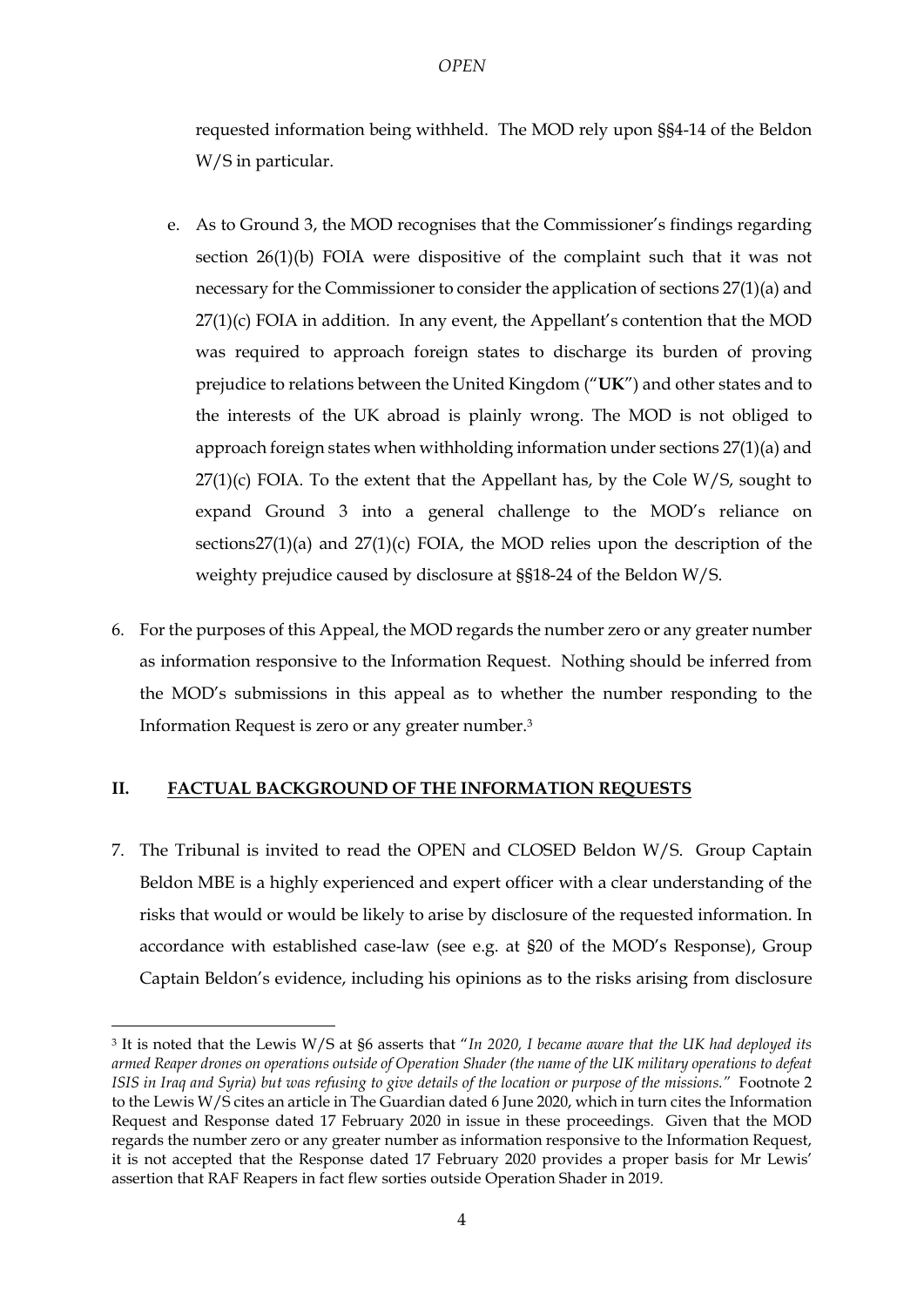of the requested information, ought to be given great weight by the Tribunal and be preferred to Mr Cole's statements minimising such risks (see e.g. at §56 of the Cole W/S).

- 8. The Appellant relies on two witness statements: the Cole W/S and the Lewis W/S. The Cole W/S purports to set out an extensive narrative concerning, amongst other matters, the background to the use of Reaper airframes, alleged concerns as to their use and the threshold for use of armed force. Various assertions are made in that evidence, which will not be expressly challenged or admitted by the MOD in the course of these proceedings as the MOD has a policy of officially neither confirming nor denying their accuracy.
- 9. On 2 January 2020, the Appellant submitted the following requests for information to the MOD, of which the Information Request is at (6). **[A53]**

*1) For each month between October 2019 and December 2019, and broken down between i) Reaper and ii) Typhoon*

*a) the total number of missions undertaken by these aircraft on Operation Shader; b) the number of those missions entering Syria; c) the number of those missions entering Iraq? 2) For each month between October 2019 and December 2019, the number of sorties with weapons released by a) Reaper and b) Typhoon and broken down between Iraq and Syria? 3) For each month between October 2019 and December 2019, the number and type of weapons released by a) Reapers, and b) Typhoon, broken down between Iraq and Syria? 4) The number of UK weapon release events in a) Iraq and b) Syria per month from October 2019 to December 2019, broken down between Reaper and Typhoon? 5) Please can you tell me, for each month between October 2019 and December 2019, how many hours have UK a) Reaper and b) Typhoon flown on Operation Shader? 6) Please can you detail how many sorties have RAF Reaper aircraft flown outside of Operation Shader during 2019 and, if any, where these sorties occurred?*

10. By way of context and by way of summary of §§4-7 of the Beldon W/S:

a. Reapers and Typhoons are airframes used by the Royal Air Force. The Reaper platform is a Remotely Piloted Air System ("**RPAS**"). Typhoon (formerly known as Eurofighter) is a traditional multi-role combat aircraft. Reaper's primary mission is to act as an Intelligence, Surveillance and Reconnaissance asset. Group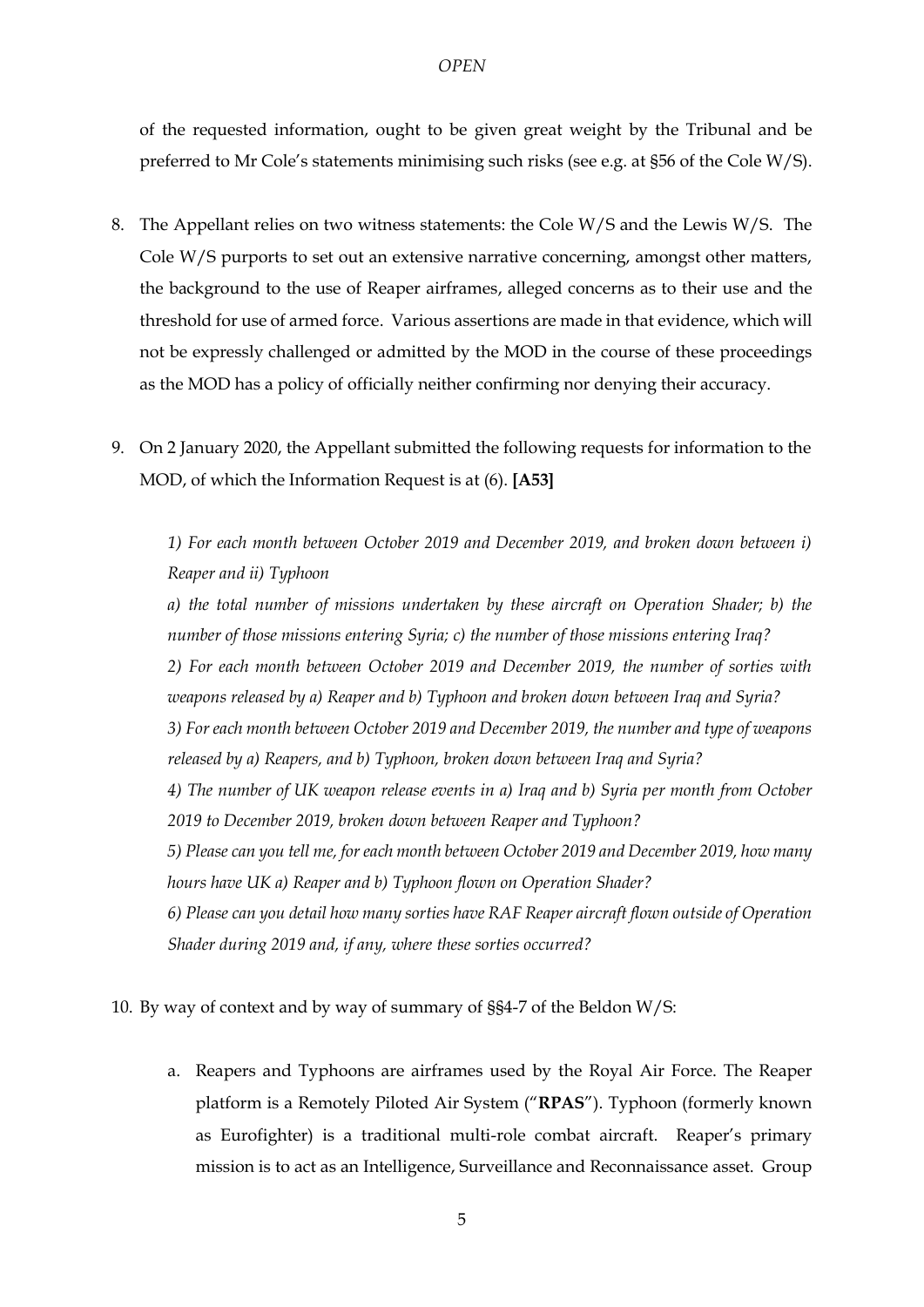Captain Beldon observed that its secondary mission is to provide "*armed support to Forces on the ground and, if required, engage planned and emerging enemy targets in accordance with extant Rules of Engagement and Targeting Directives.*" Group Captain Beldon also clarified at §5 that "*Reaper has no automated means of releasing and guiding a weapon*".

- b. A 'sortie' is a mission conducted by an airframe. In the context of the Information Request, a sortie was understood to be a single flight by a Reaper airframe for any purpose.
- c. Operation Shader is the UK operational name for the UK's contribution to the USled military campaign against Daesh. The UK have been participating in operations within Iraq and Syria under Operation Shader since 2014. As noted at §6 of the Beldon W/S, "*the RAF's Reaper Force has contributed to operations in Afghanistan, Iraq and Syria*".
- 11. On 17 February 2020, the MOD responded to the information requests in the Appellant's email dated 2 January 2020 ("**the Response**"). The MOD provided the Appellant with information responding to (1)-(5) in his email of 2 January 2020. The provision of that information was consistent with the public statements regarding Operation Shader to which reference is made at paragraph 7 of the Lewis W/S.
- 12. As to the Information Request, the MOD withheld information responding to the Information Request, relying on sections  $26(1)(b)$ ,  $27(1)(a)$  and  $27(1)(c)$  FOIA. As the exemptions relied upon were qualified exemptions, a public interest assessment was undertaken. The MOD concluded that the public interest in disclosure of the requested information was strongly outweighed by the arguments against disclosure. The Response stated: **[B59-60]**

*"Section 26 is a qualified exemption and therefore a public interest test has been conducted. If released, the information would provide the public with greater understanding of the operations of Reaper, however conversely it could put sensitive and protected individuals on operations at risk, providing the adversary with an advantage. Therefore, on balance I have decided to withhold the information. The level of prejudice has been set at the lower level of 'would be likely' to cause harm if released.*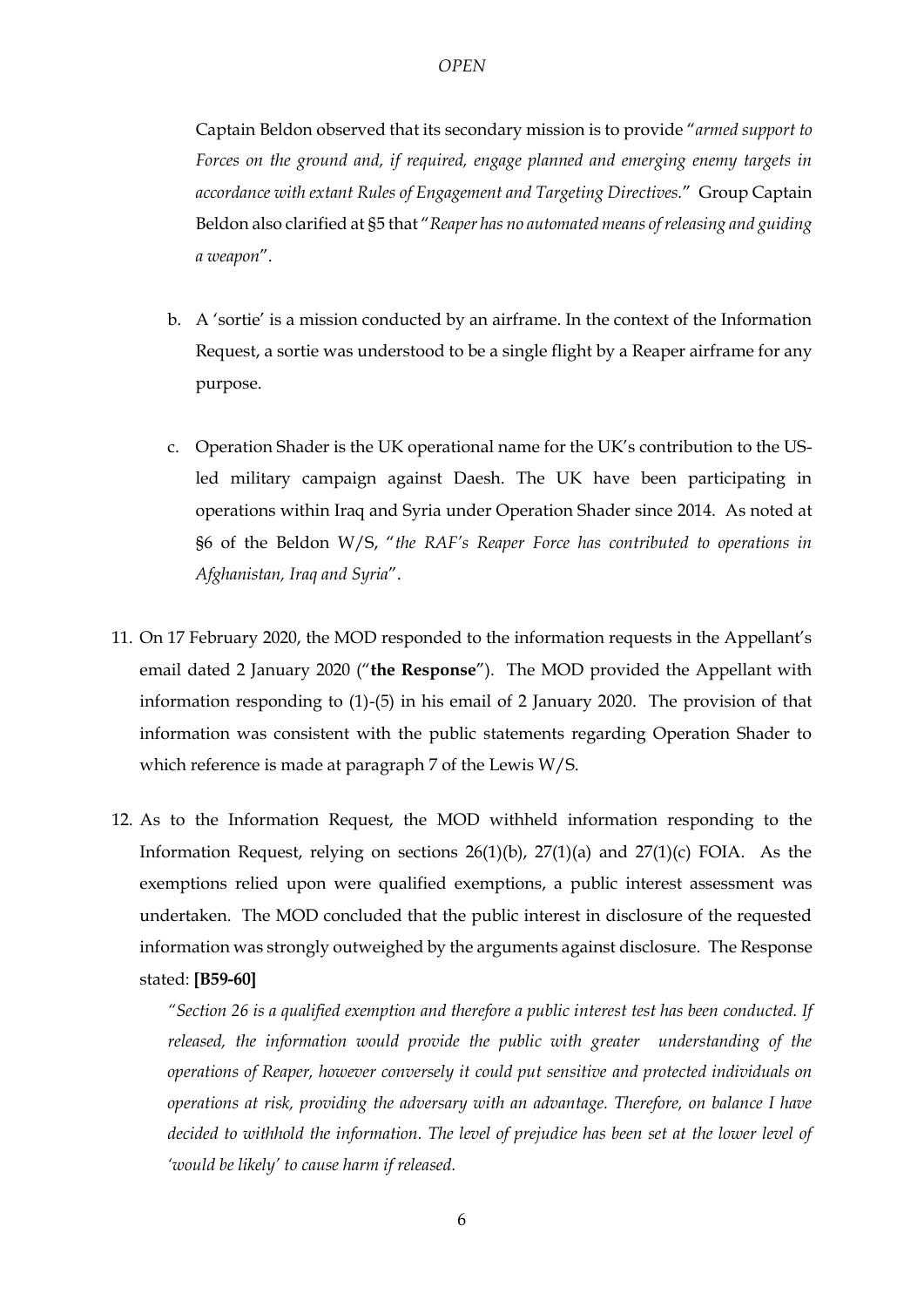*Section 27 is also a qualified exemption and therefore a public interest test has been conducted. Release of the information would provide insight into global military activity and relationships between the UK and other states, however diplomatic relationships could be undermined, putting UK interests abroad at risk if the information was released. Therefore, on balance I have decided to withhold the information. The level of prejudice has been set at the lower level of 'would be likely' to cause harm if released."*

- 13. The MOD's Response to the Appellant of 17 February 2020 mistakenly stated that the level of prejudice was "would be likely", when it ought to have stated "would". The use of the subjunctive form in the Beldon W/S to describe prejudice ought to be understood as consistent with this assessment of the level of prejudice.
- 14. On 18 February 2020, the Appellant requested an internal review of the Response.
- 15. On 15 April 2020, the MOD reported the outcome of its internal review. The MOD upheld its application of the various exemptions identified in the Response in respect of the Information Request. At §17 of the internal review, the MOD corrected the error in the Response, stating: "*As part of this review, I can confirm that the level of prejudice for the exemptions is engaged at the higher level of 'would' prejudice rather than 'would be likely to'.*"
- 16. On 16 April 2020, responding to an email of the Appellant dated 15 April 2020 requesting clarification of the level of prejudice, the MOD confirmed the position as follows: "*Apologies if this was not clear in the internal review but the level of prejudice for both exemptions should have been set at the higher level of 'would', at the outset.*"
- 17. On 27 April 2020, the Appellant complained to the Commissioner. He contended that there was a compelling public interest in the disclosure of the requested information.
- 18. On 4 January 2021, the Commissioner issued the Decision. So far as is material, the Commissioner reached the following conclusions:
	- a. As to the first stage of analysis under section 26(1)(b) FOIA, namely whether the relevant harm would or would be likely to occur if the withheld information were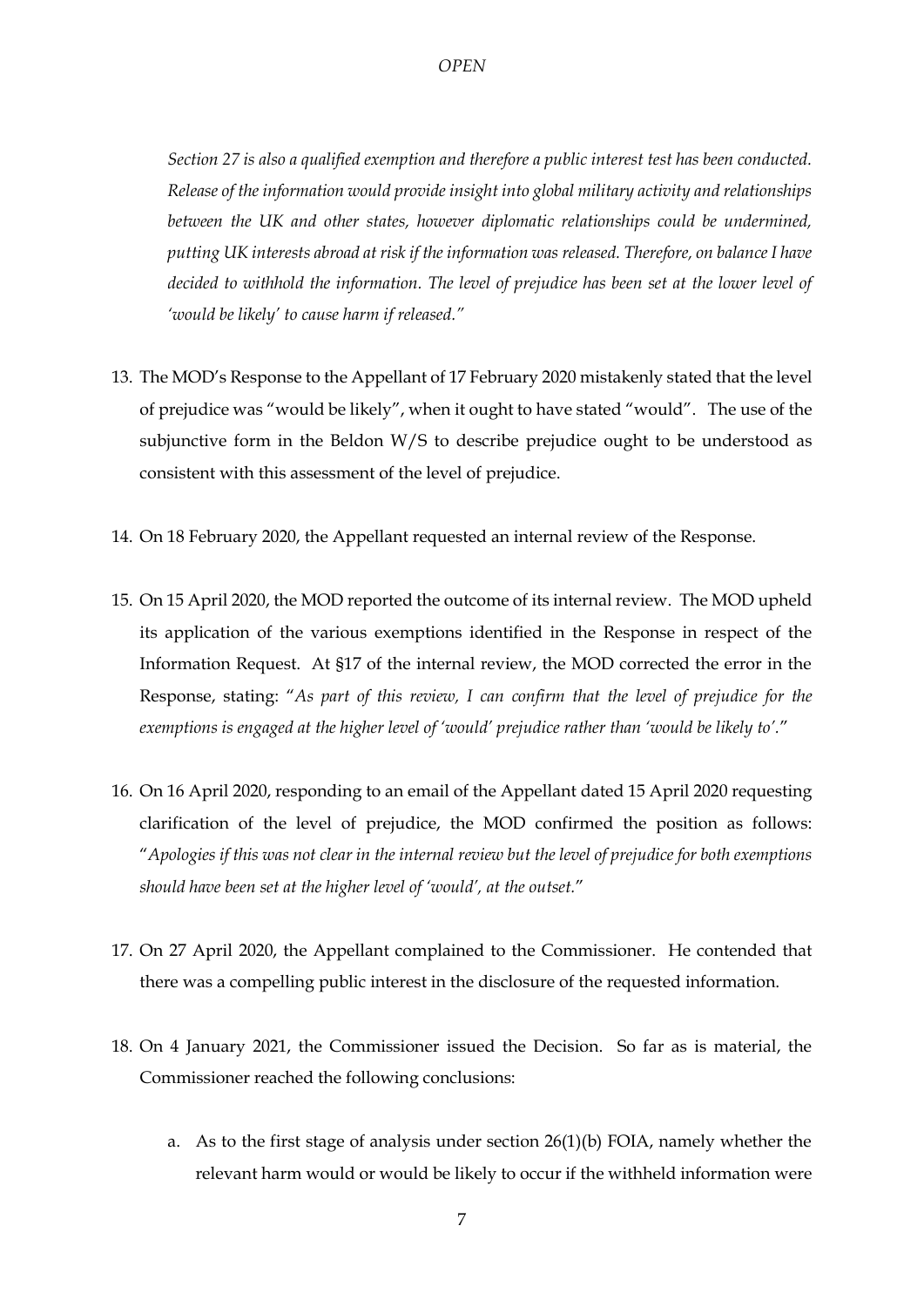disclosed, the Commissioner held at §14: "*the Commissioner accepts that the type of harm that the MOD believes would occur if the information was disclosed is applicable to the interests protected by section 26(1)(b) of FOIA.*" This finding is not challenged by the Appellant.

b. As to the second stage of analysis under section  $26(1)(b)$  FOIA, namely whether there is a causal relationship between the potential disclosure and the prejudice, against which the exemption is designed to protect, the Commissioner held at §15:

*"… The Commissioner is therefore satisfied that there is a causal link between the potential disclosure of the withheld information and the interests which section 26(1)(b) is designed to protect. Moreover, the Commissioner is satisfied that the resultant prejudice which the MOD believes would be likely to occur is one that can be correctly categorised as real and of substance. In other words, subject to meeting the likelihood test at the third criterion, disclosure could result in prejudice to the capability, effectiveness or security of British armed forces."*

c. As to the third stage of analysis under section  $26(1)(b)$  FOIA, namely whether disclosure would or would be likely to result in prejudice, the Commissioner held at §16:

*"In relation to the third criterion, the Commissioner is satisfied that the likelihood of prejudice occurring if the withheld information was disclosed is clearly one that is more than hypothetical. Rather, taking into account the arguments set out in the MOD's submissions to the Commissioner, she is satisfied there is a real and significant risk of this prejudice occurring as the information would assist adversaries in making a detailed assessment of the effectiveness of UK tactics and operational capabilities, which*  in turn would risk the security of UK personnel. She also agrees with the MOD that *the higher threshold of 'would' prejudice is met."*

d. Turning to the public interest test, the Commissioner considered the Appellant's submissions at §§19-22 of the Decision and the MOD's submissions at §23. At §24, the Commissioner considered there to be: "*a significant and weighty public interest in*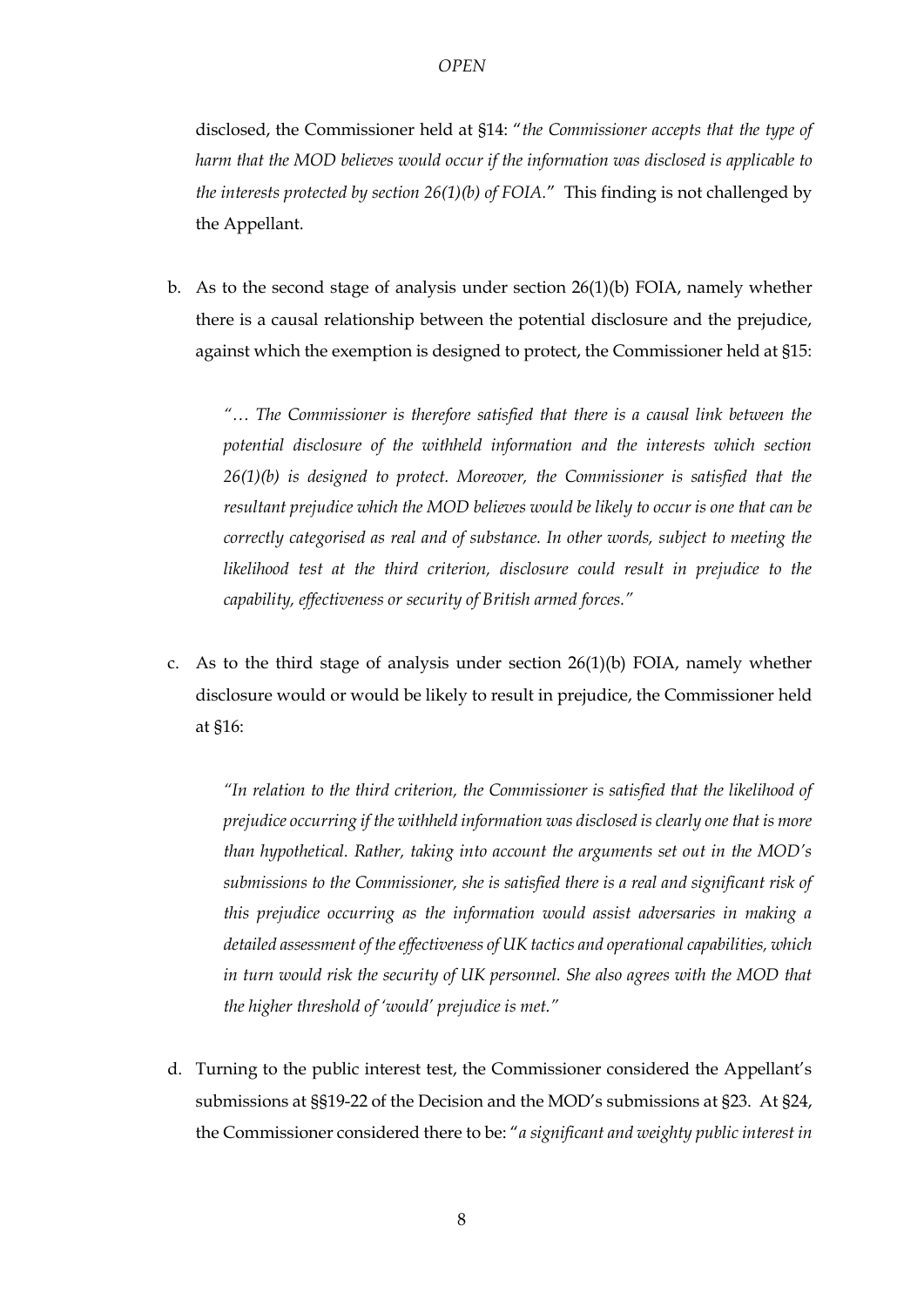*disclosure of the withheld information*". However, at §25, the Commissioner concluded:

*"… the Commissioner is also conscious that disclosure of the information risks undermining the capability and effectiveness, and ultimately the safety of, British armed forces. Such an outcome is clearly against the public interest. Furthermore, in the circumstances of this case the Commissioner is conscious that disclosure of the information would, rather than simply being likely to, result in prejudice which in her view adds further weight to the public interest in maintaining the exemption. Consequently, despite the significant weight that the Commissioner accepts should be given to the public interest arguments in favour of disclosing the withheld information, she has reached the conclusion that the public interest favours maintaining the exemption."*

e. Having found that section 26(1)(b) was properly applied, the Commissioner did not consider section  $27(1)(a)$  or  $27(1)(c)<sup>4</sup>$  FOIA: see §26.

### **III. RESPONSE TO THE GROUNDS OF APPEAL**

- 19. At the outset, the MOD notes that the Appellant refers to the following two matters in the GA:
	- a. It appears from §11 GA that the Appellant intends to make an application to the Tribunal "*to release more of the information relied-upon so that he may properly respond to it.*" No such application has been filed by the Appellant. The references to the proposed application can be disregarded accordingly.
	- b. At §14 GA, the Appellant seeks to re-draft the Information Request. The Appellant argues that the "*balancing test may be altered in favour of disclose [sic] by releasing limited information such as the number of operational sorties undertaken outside of Operation Shader without locational detail.*" The Tribunal lacks jurisdiction in respect of the Appellant's attempt to alter materially the Information Request in the hope

<u>.</u>

 $4$  The Decision erroneously refers to section 27(1)(b), rather than 27(1)(c) FOIA.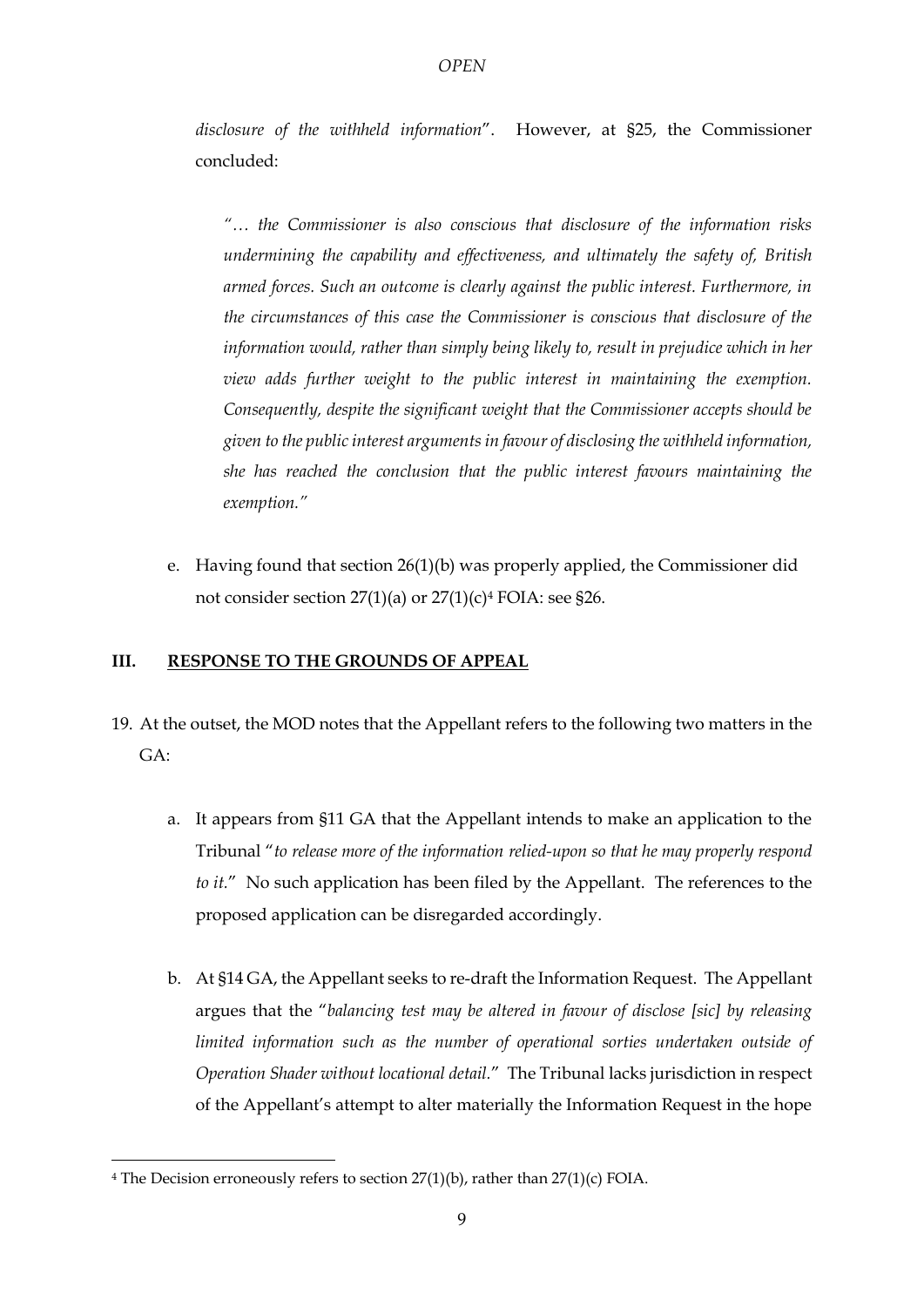that the balancing test consequently redounds in his favour: the jurisdiction of the Tribunal under section 57 FOIA is parasitic upon section 50 FOIA and, in turn, the scope of the original Information Request.

### **a) Ground 1: the adequacy of the Commissioner's reasons**

20. The Appellant contends at GA §9 that: "*The IC's refusal relied … on reasons which are not*  disclosed." The Decision addresses the application of section 26(1)(b) FOIA lawfully: section 26(1)(b) was properly held to apply, as is clear upon consideration of the Beldon W/S, including at §§4-14. **[D98-100]**

# 21. Moreover:

- a. The Appellant does not contest that a closed material procedure was appropriate before the Commissioner or in this Appeal. Rather, properly construed, the Appellant's contention merely reflects his disagreement with the Decision. No legal error is thereby identified.
- b. In any event, Ground 1 is academic. Any inadequacy in the reasons supporting the Decision (*quod non*) should not lead to the Commissioner's conclusion that the withheld information is exempt from disclosure being reversed. Further to *Birkett v Department for the Environment, Food and Rural Affairs* [2011] EWCA Civ 1606 at §58, the Tribunal, considering the application of sections  $26(1)(b)$ ,  $27(1)(a)$  and 27(1)(c) FOIA afresh, is able to cure any inadequacy in the reasons in the Decision in the course of determination of the appeal.

# **b) Ground 2: the public interest test**

# **(i) The legal principles concerning section 26(1)(b) FOIA**

### 22. Section 26 FOIA provides, so far as is material:

*"(1) Information is exempt information if its disclosure under this Act would, or would be likely to, prejudice—*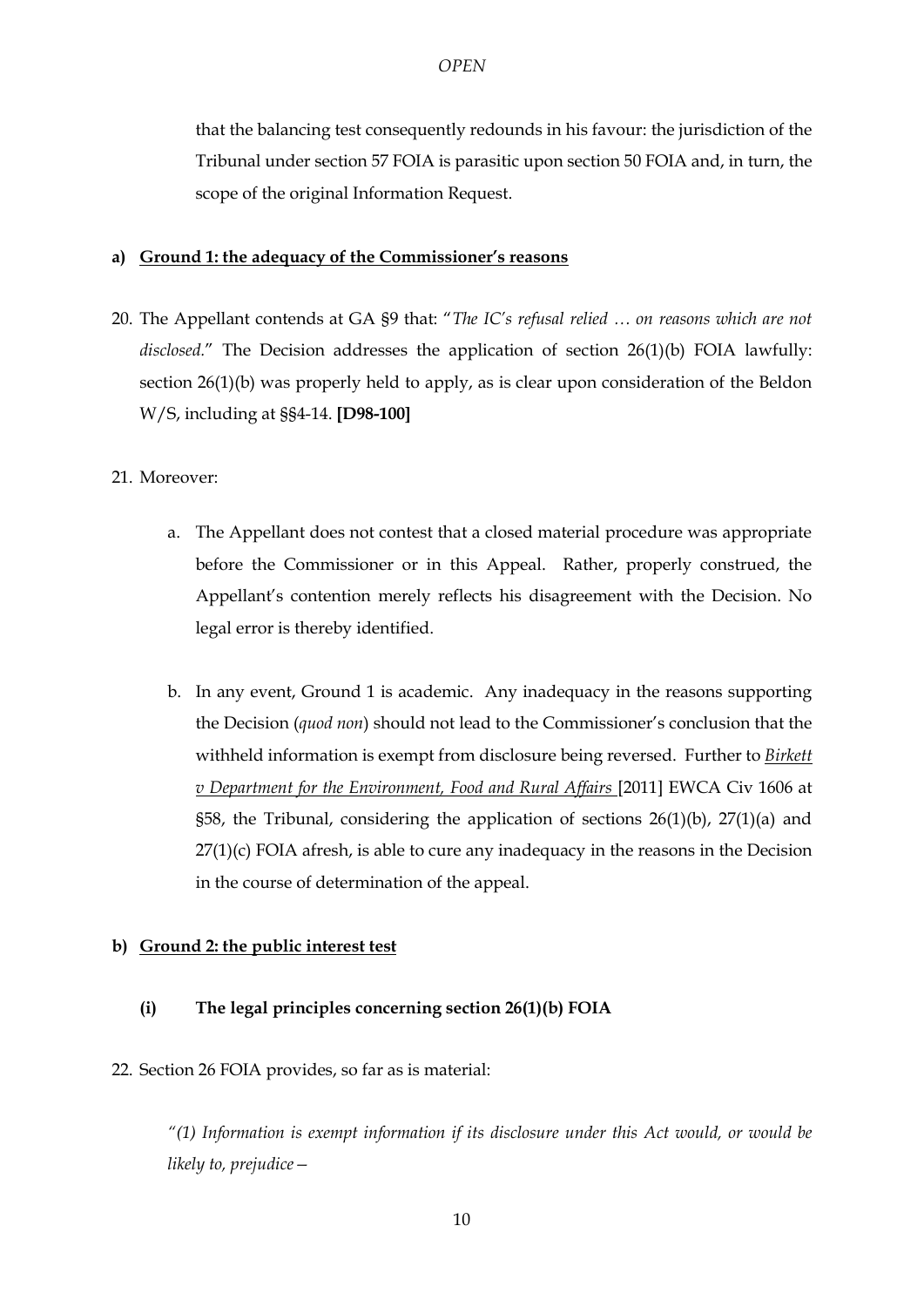*(b) the capability, effectiveness or security of any relevant forces. (2) In subsection (1)(b) "relevant forces" means— (a) the armed forces of the Crown, and (b) any forces co-operating with those forces, or any part of any of those forces."*

*…*

23. Section 26 is a qualified exemption. The MOD relies on the description of the legal principles relevant to the application of section 26(1)(b) at §§18-27 of the MOD Response **[A44-45]** and §§7-11 of the ICO Response. **[A24-25]** The MOD notes in particular that (i) in *All Party Parliamentary Group on Extraordinary Rendition (APPGER) v Information Commissioner and The Ministry of Defence* [2011] UKUT 153 (AAC) ("*APPGER*") at §56 the Upper Tribunal held that *"[a]ppropriate weight needs to be attached to evidence from the executive branch of government about the prejudice likely to be caused to particular relations by disclosure of particular information",* and (ii) in *Chris Cole v ICO and MOD* (EA/2013/0042 & 0043), the Tribunal held at §§53-54:

*"53. The public interest in maintaining the exemption in section 26(1)(b) is exceptionally weighty. There is an exceptionally strong public interest in preventing harm to the UK's capabilities in an ongoing armed conflict. The security and safety implications carry very strong public interest weight.*

*54. We agree with the Commissioner that there would need to be very weighty countervailing considerations to outweigh a risk to security and safety of the forces which was of sufficient severity to have engaged section 26(1)(b)."*

#### **(ii) Response to the challenge**

24. By Ground 2, the Appellant challenges the Commissioner's finding that the public interest in maintaining the exemption outweighs the public interest in disclosing it. Ground 2 should be dismissed.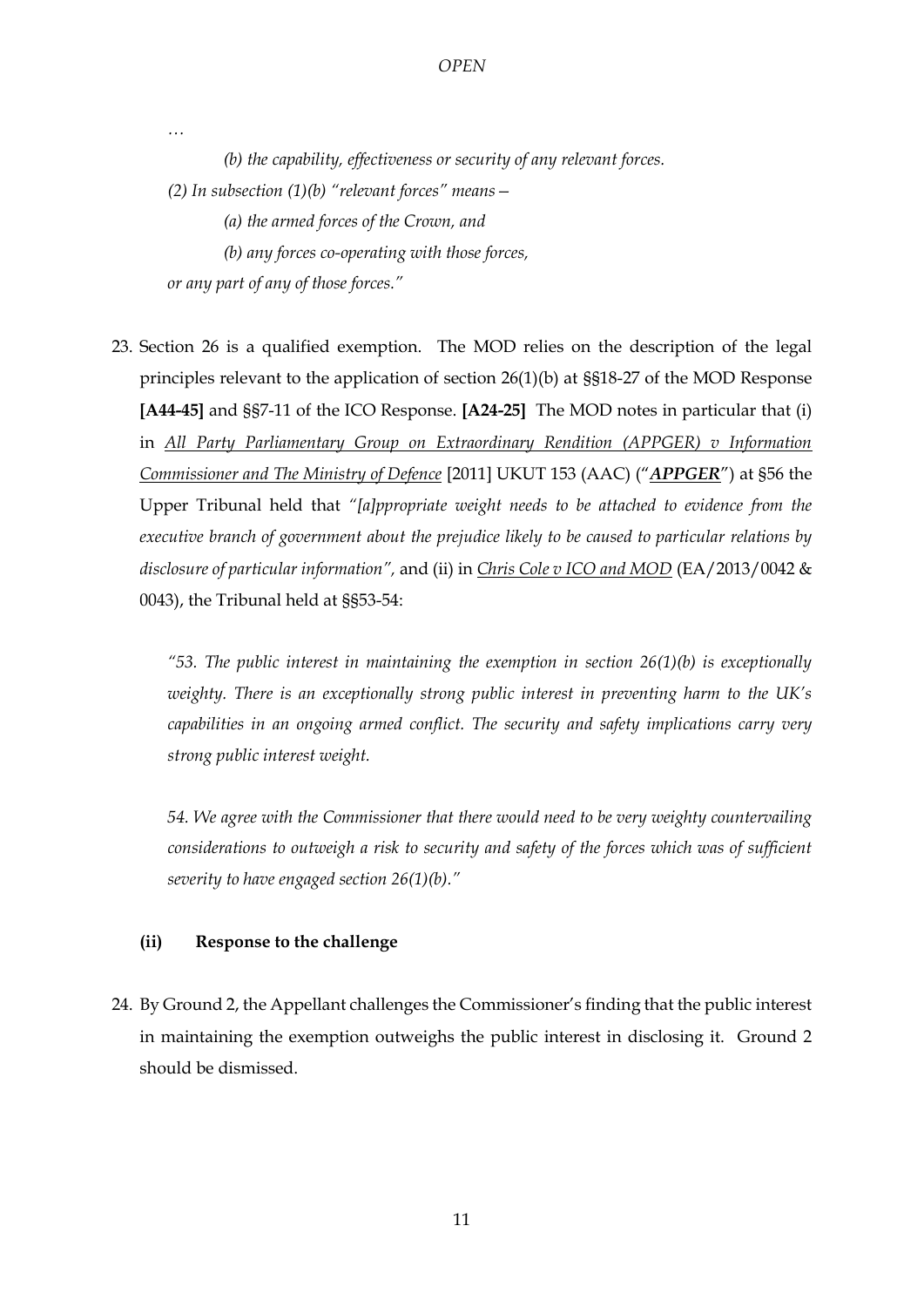- 25. The MOD advances compelling and very weighty arguments that the public interest in maintaining the exemption outweighs the public interest in disclosure of information responding to the Information Request. The MOD notes in particular:
	- a. The factors identified at §30 of the MOD Response, to which the Tribunal is invited to have particular regard.
	- b. The facts and matters at §§11-17 of the Beldon W/S.
- 26. The Appellant's public interest arguments plainly do not outweigh the weighty submissions of the MOD and fall some way short of the "*very weighty countervailing considerations"* identified as being required in *Chris Cole v ICO and MOD* (EA/2013/0042 & 0043) at §54. The Appellant's submissions principally allege that (i) there is a lack of oversight over the use of Reaper airframes (see §15-18 GA and §§8-9 of the Lewis W/S **[D92-93]**); and (ii) the use of Reaper airframes "*is changing the use of armed force*" by the lowering of relevant thresholds (see Cole W/S at §46 **[D113]** and §69 **[D118]**). Both assertions are incorrect. In particular:
	- a. As observed at §7 of the Beldon W/S: "*While some perceive Reaper to represent a completely new way of operating, it is in fact subject to the same rules, constraints and control as all conventional aircraft in the RAF's fleet. This means it is subject to both the same permissions processes for its intelligence collection and weapons employment activities, including the same Rules of Engagement that would apply to any other UK military aircraft.*" The speculative assertions of Mr Lewis MP at §8 that "*they are lowering the threshold for the use of force*" and of Mr Cole at §30 that "*[i]t is, in my opinion, probable that in both cases the technology itself had an impact on resort to force calculations*" are thereby addressed by Group Captain Beldon. In any event, the circumstances in which any sortie might have been authorised would not, in any event, be established by disclosure of the withheld information.
	- b. The "*Joint Doctrine Publication 3-46: Legal Support to Joint Operations"* provides an overview of how legal advice informs decision making in a military context. Legal advice is provided by MOD Legal Advisers ("**MODLA**", part of the Government Legal Department). MODLA are able to consult the Attorney General's Office on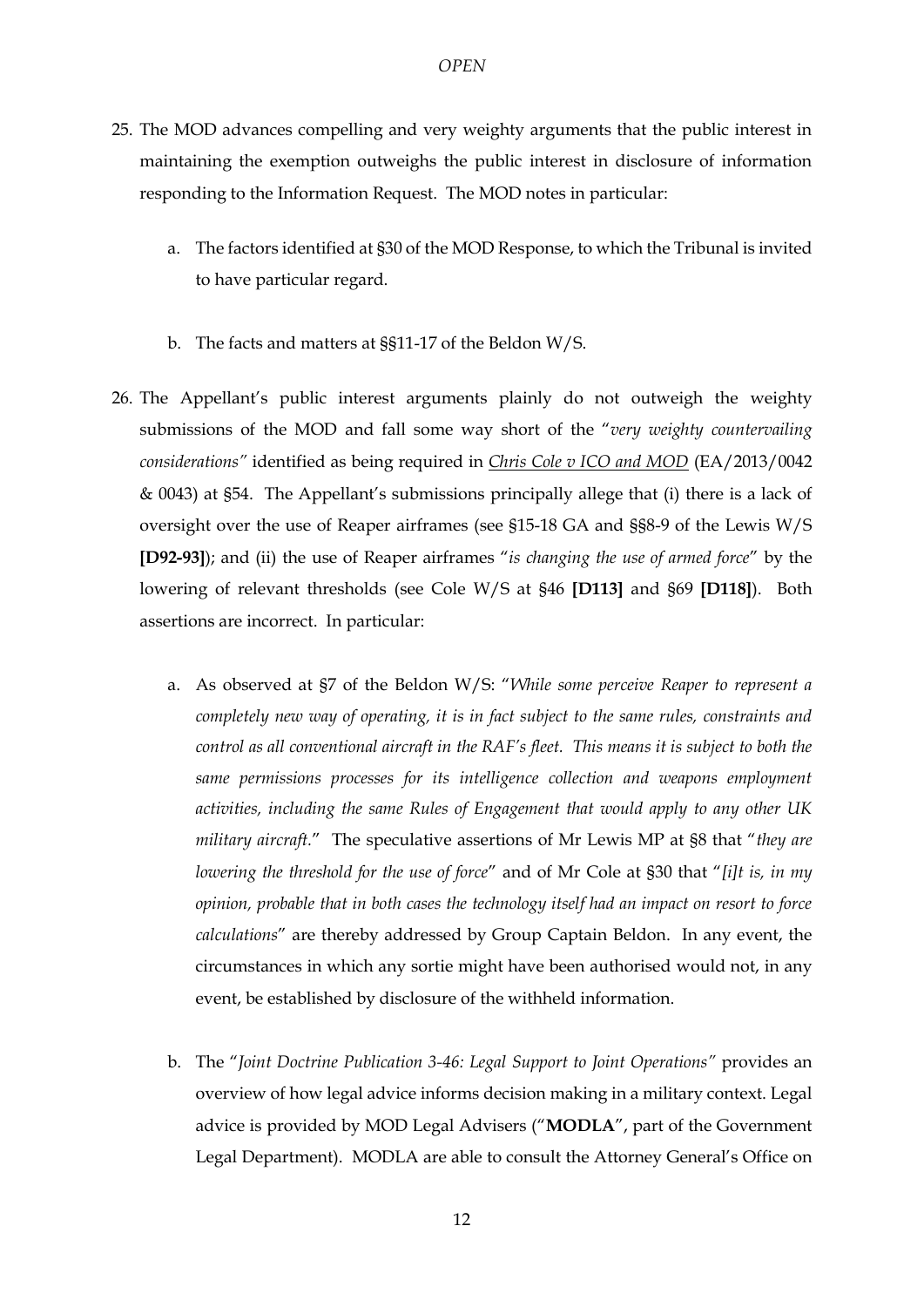matters of critical national interest. Military lawyers, who are part of the respective Services, are also available to provide advice to military commanders. As a consequence, legal advice is available in respect of decision making from the strategic level down, ensuring legal aspects are considered throughout the conception, planning and execution of military operations. The unattributed allegations concerning a lowering of the threshold for the use of force described, for example at §8 of the Lewis W/S, ignore the role and advice of MODLA.

- c. Alongside legal advice, policy advice and direction ensure that the UK aims to operate to higher standards than those required by law, in line with the UK's values and objectives.
- 27. Further in response to the Appellant's pleaded case at §§16-17 GA:
	- a. Consistency of approach in the responses to the Parliamentary questions referred to at §15 GA by withholding the requested information and like information is necessary to minimise the mosaic risks described above. The references to Hansard at §7 of the Lewis W/S reflect that consistent approach to withholding information and tend in favour of the maintenance of the exemptions relied upon by the MOD accordingly.
	- b. The Information Request would not demonstrate the purpose/s for which Reaper airframes were used, if any: paragrap[h 1](#page-0-0) above is repeated. This is accepted by Mr Cole at §60 of the Cole W/S: "*[s]tatistical data about annual number of sorties and/or broad locational detail … allows plenty of ambiguity about purpose to which Reaper is being put …*" Accordingly, the requested information will not illuminate the public debate in such a way as to distinguish (what the Appellant refers to as) "*controversial*" and "*uncontroversial*" employments of Reaper, nor would it identify whether Reaper airframes, if used at all, had been used for their primary or secondary purposes (c.f. Cole W/S at §§31-36).
	- c. Limited weight should be given to the references to the Report of the Special Rapporteur on extrajudicial, summary or arbitrary executions of 15 August 2020 for the reasons at §33 of the MOD's Response.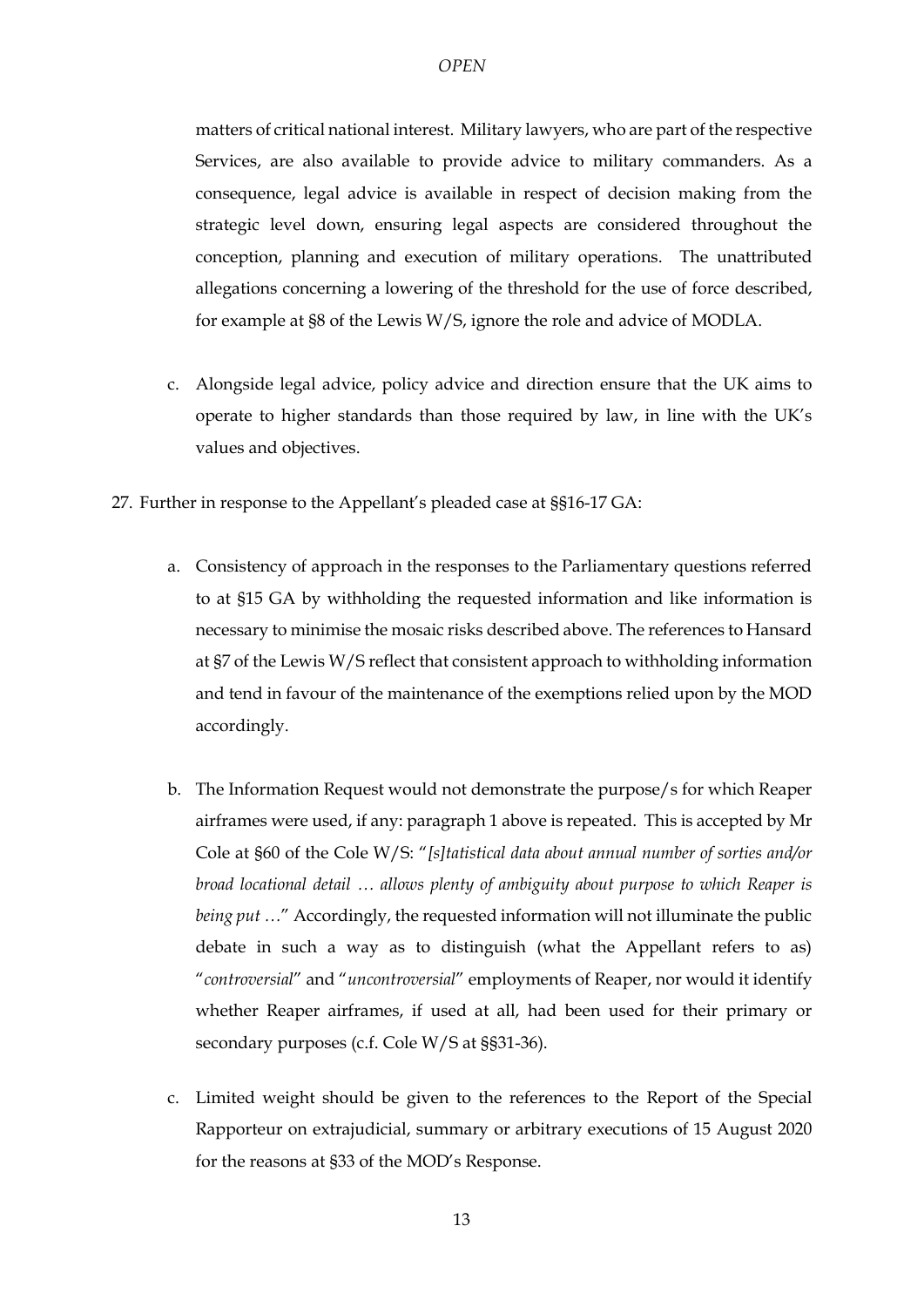- d. Although the Appellant places reliance on the Public Administration and Constitutional Affairs Committee's ("**PACAC**") report of 6 August 2019 at Cole W/S §§39-45, it is notable that the PACAC drew a distinction between "*the principle of how special forces and drones are utilised*" and "*specific instances of deployment*". The Information Request exclusively concerns the latter, as to which PACAC concluded "*specific instances of deployment cannot be debated openly*". PACAC's conclusion accords with the MOD's reliance on sections  $26(1)(b)$ ,  $27(1)(a)$  and  $27(1)(c)$  FOIA in this case.
- 28. In the circumstances, the public interest firmly favours withholding the requested information.

# **c) Ground 3: sections 27(1)(a) and 27(1)(c) FOIA**

### **(i) The legal principles concerning section 27(1) FOIA**

29. Section 27(1) FOIA provides, so far as is material:

*"(1) Information is exempt information if its disclosure under this Act would, or would be likely to, prejudice—*

- *(a) relations between the United Kingdom and any other State …*
- *(c) the interests of the United Kingdom abroad, …"*
- 30. The operation of section 27(1)(a) was clarified in *Plowden v ICO* (EA/2011/0225 and 0228) and *APPGER*. At §56 of *APPGER*, the Upper Tribunal identified two elements: "*(a) would disclosure of the information be likely to prejudice international relations; (b) if so, does the public interest in maintaining the exemption outweigh the public interest in disclosing it."*
	- a. As to the first element, the principles identified in *Hogan v IC and Oxford City Council* [2011] 1 Info LR 588 apply. The exemption is engaged if disclosure is more likely than not to prejudice international relations, or if there is a very significant and weighty chance of it, even if falling short of being more probable than not: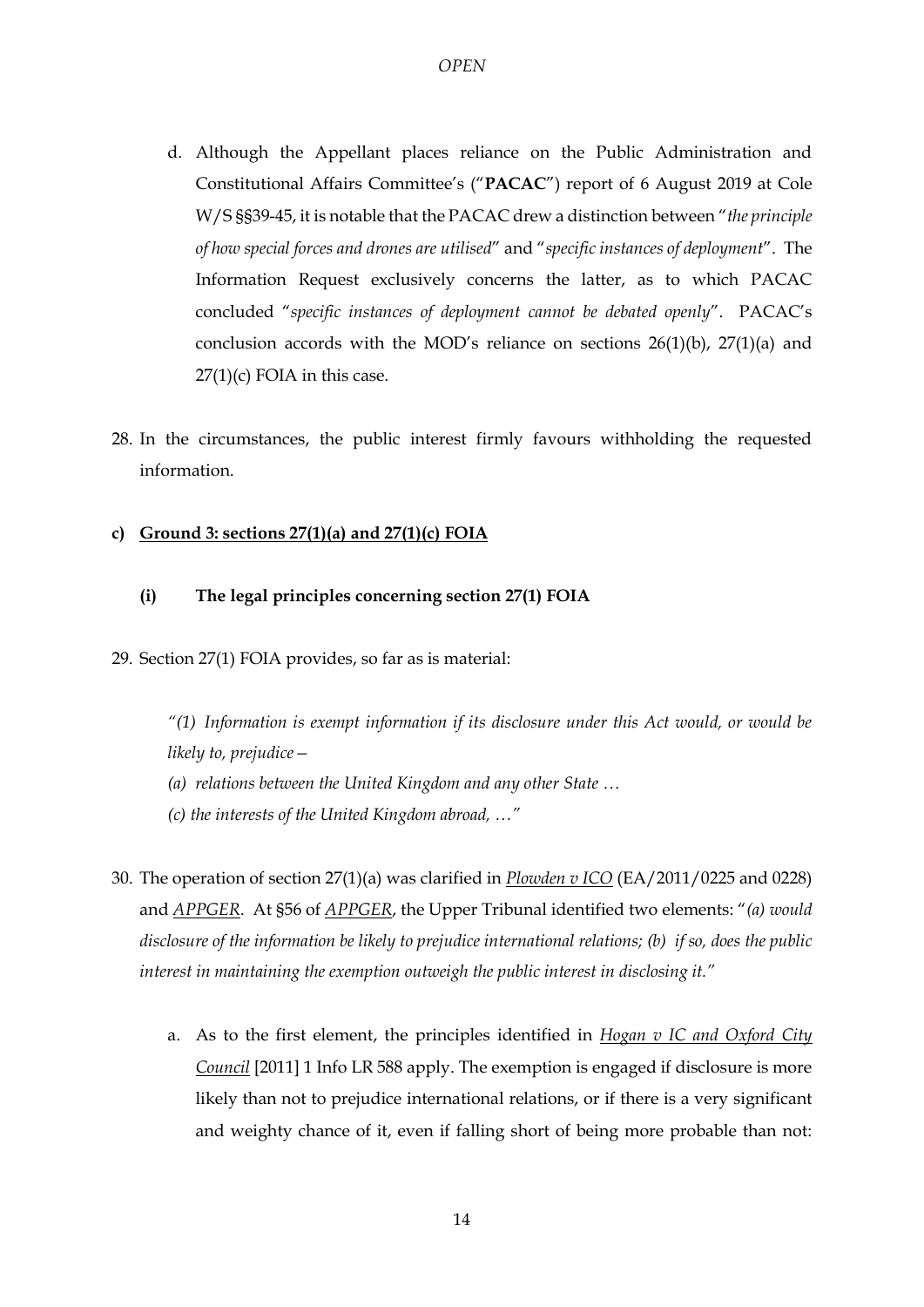*Muttitt v Information Commissioner and Cabinet Office* (EA/2011/0036) at §40. The first element is not understood to be in dispute in these proceedings.

b. As to the second element, in *R (Lord Carlile of Berriew) v SSHD* [2014] UKSC 60, the Supreme Court recognised at §51 that a precautionary approach is generally required in dealing with potential threats to national security and public safety. The executive branch of Government has expertise and experience in relation to foreign policy matters as well as security matters which the Tribunal cannot match: see *Plowden* at §21 and *R (Mohamed) v SSFCA* [2010] EWCA Civ 65 at §131.

# **(ii) Response to the challenge concerning the Commissioner's failure to consider section 27 FOIA**

31. Whilst it might have assisted the Appellant, the MOD and the Tribunal had the Commissioner addressed sections 27(1)(a) and 27(1)(c) FOIA, the Appellant is wrong to assert that the Commissioner erred in law in failing to do so. §23 of the Commissioner's Response is adopted by the MOD.

# **(iii) Response to the challenge alleging that the MOD was obliged to approach foreign states**

- 32. By Ground 3, the Appellant alleges that, had the Commissioner considered sections  $27(1)(a)$  and  $27(1)(c)$  FOIA, she ought to have held that the exemption did not apply on the basis that "*[t]here is no evidence that the MoD has approached the foreign states concerned and asked, in a neutral manner, whether they object to disclosure of the limited information sought.*"
	- a. The Appellant's contention has no basis in case-law or statute. Indeed, a respondent can discharge its burden of proof under section 27(1) FOIA without demonstrating actual harm to the relevant interests in terms of quantifiable loss or damage; *a fortiori* without having to approach foreign states to demonstrate actual harm.
	- b. Further, the approach contended for by the Appellant imposes such an excessive burden on the MOD when relying on section 27(1) FOIA as to render the